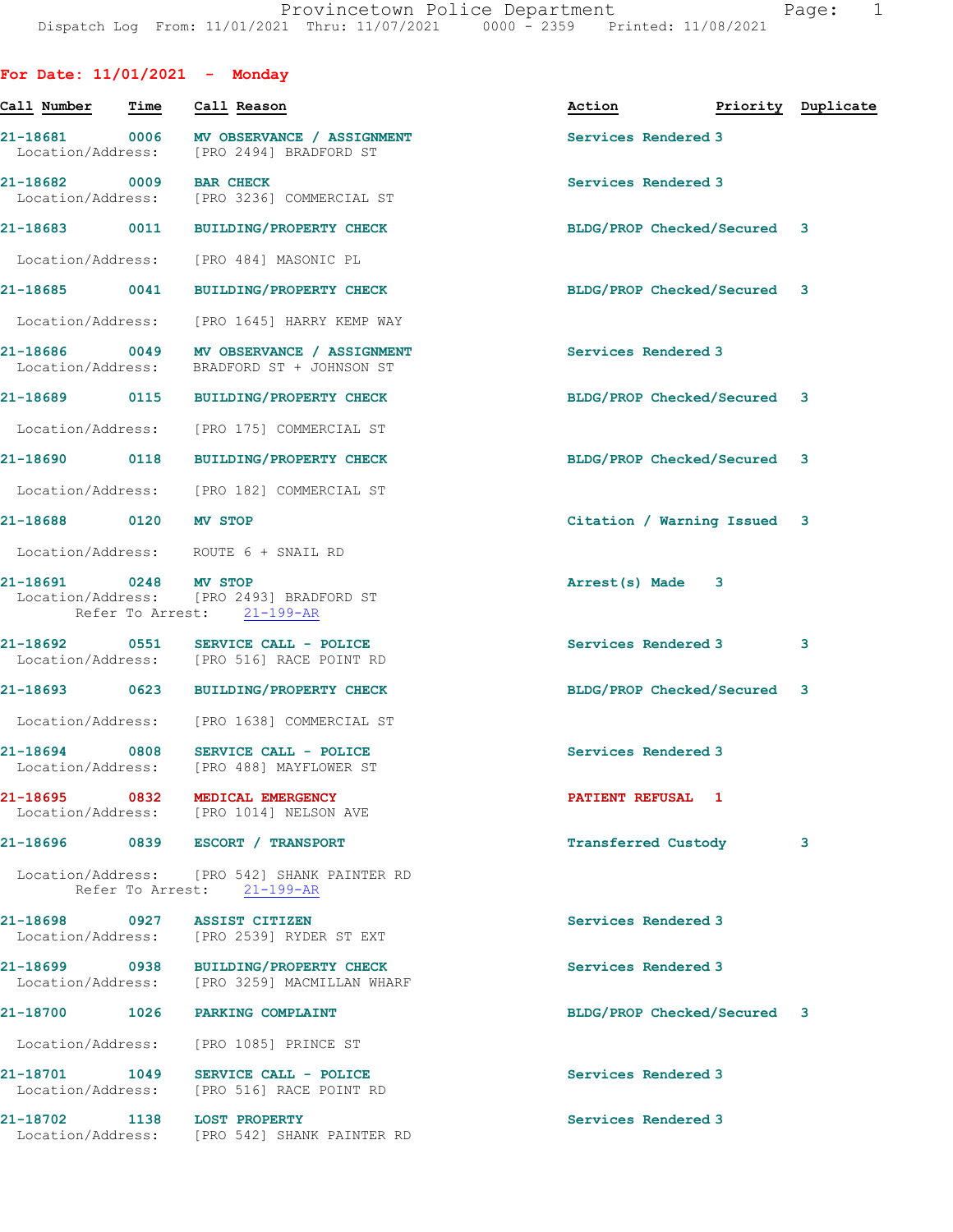21-18703 1203 PARKING COMPLAINT 1203 21-18703 Services Rendered 3

21-18704 1246 ASSIST CITIZEN (21-18704 Services Rendered 3<br>
Location/Address: [PRO 542] SHANK PAINTER RD

[PRO 542] SHANK PAINTER RD

Location/Address: CENTER ST + COMMERCIAL ST

Location/Address: HANCOCK ST + BRADFORD ST

Location/Address: [PRO 537] SHANK PAINTER RD

Location/Address: [PRO 2645] SHANK PAINTER RD

21-18710 1428 MEDICAL EMERGENCY Transported to Hospital 1 Location/Address: [PRO 2647] SHANK PAINTER RD 21-18711 1614 911 - GENERAL Services Rendered 1 Location/Address: [PRO 440] HARRY KEMP WAY 21-18712 1630 BUILDING/PROPERTY CHECK Services Rendered 3 Location/Address: [PRO 2512] JEROME SMITH RD 21-18714 1718 MV STOP 121-18714 1718 MV STOP 121-18714 1718 21-18714 1718 MK STOP 121-18714 1718 23 [PRO 525] COMMERCIAL ST 21-18716 1804 MV OBSERVANCE / ASSIGNMENT Services Rendered 3 Location/Address: ROUTE 6 + SNAIL RD 21-18717 1806 MV STOP VERBAL WARNING 3 Location/Address: ROUTE 6 + SNAIL RD 21-18718 1810 ALARM - FIRE Services Rendered 1 Location/Address: [PRO 2] ALDEN ST 21-18719 1818 MV STOP VERBAL WARNING 3 Location/Address: [PRO 4165] SHANK PAINTER RD 21-18720 1830 MV STOP VERBAL WARNING 3 Location/Address: ROUTE 6 21-18721 1902 MV OBSERVANCE / ASSIGNMENT Services Rendered 3 Location/Address: ROUTE 6 + HOWLAND ST 21-18722 1914 MV STOP 1900 1914 VERBAL WARNING 3<br>
Location/Address: ROUTE 6 + SNAIL RD Location/Address: 21-18724 1946 PARKING COMPLAINT Citation / Warning Issued 3 Location/Address: COMMERCIAL ST 21-18725 1956 BUILDING/PROPERTY CHECK BLDG/PROP Checked/Secured 3 Location/Address: [PRO 1638] COMMERCIAL ST 21-18726 2004 BUILDING/PROPERTY CHECK Services Rendered 3 Location/Address: [PRO 530] SHANK PAINTER RD 21-18727 2105 ALARM - FIRE Services Rendered 1 Location/Address: [PRO 4125] HARBOR HILL RD 21-18728 2118 MV OBSERVANCE / ASSIGNMENT Services Rendered 3 Location/Address: BRADFORD ST + HOWLAND ST 21-18730 2133 BUILDING/PROPERTY CHECK BLDG/PROP Checked/Secured 3 Location/Address: [PRO 182] COMMERCIAL ST

21-18705 1309 PARKING COMPLAINT Unfounded 3 21-18706 1314 MV COLLISION Services Rendered 1

21-18709 1410 911 - GENERAL Services Rendered 1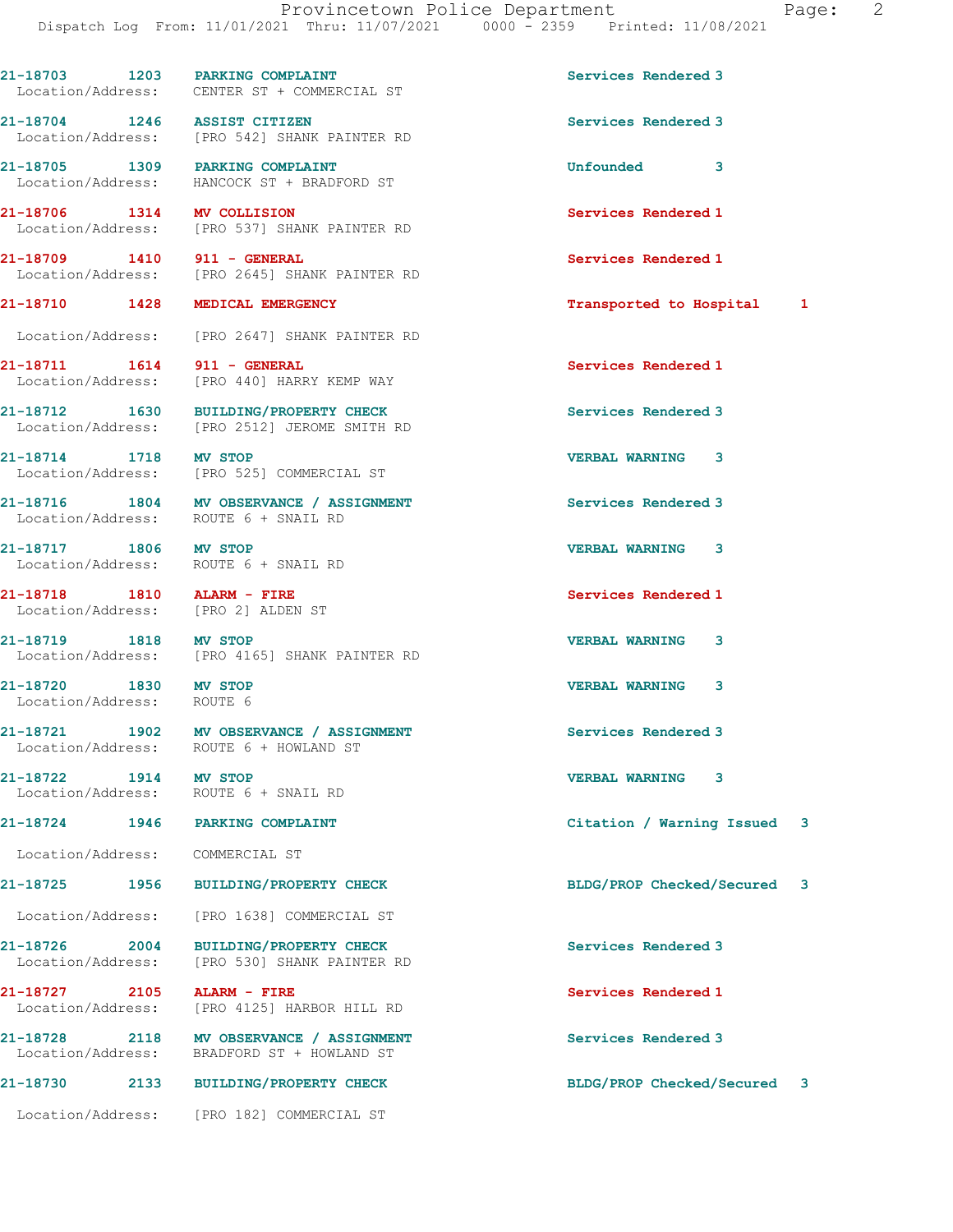|                                            |      | Dispatch Log From: 11/01/2021 Thru: 11/07/2021 0000 - 2359 Printed: 11/08/2021        | Provincetown Police Department<br>Page: | $\mathcal{S}$ |
|--------------------------------------------|------|---------------------------------------------------------------------------------------|-----------------------------------------|---------------|
| 21-18731 2141 MV STOP                      |      | Location/Address: ROUTE 6 + HOWLAND ST                                                | <b>VERBAL WARNING 3</b>                 |               |
|                                            |      | 21-18732 2226 BUILDING/PROPERTY CHECK<br>Location/Address: [PRO 2540] RACE POINT RD   | Services Rendered 3                     |               |
|                                            |      | 21-18733 2258 BUILDING/PROPERTY CHECK<br>Location/Address: [PRO 2540] RACE POINT RD   | Services Rendered 3                     |               |
|                                            |      | For Date: $11/02/2021$ - Tuesday                                                      |                                         |               |
|                                            |      | 21-18735 0045 BUILDING/PROPERTY CHECK<br>Location/Address: [PRO 3259] MACMILLAN WHARF | Services Rendered 3                     |               |
|                                            |      | 21-18736 0058 BUILDING/PROPERTY CHECK                                                 | BLDG/PROP Checked/Secured 3             |               |
|                                            |      | Location/Address: [PRO 1952] COMMERCIAL ST                                            |                                         |               |
| 21-18737 0104 MV STOP<br>Location/Address: |      | BRADFORD ST + PRINCE ST                                                               | Vehicle Towed 3                         |               |
|                                            |      | 21-18738 0124 MV OBSERVANCE / ASSIGNMENT<br>Location/Address: [PRO 94] BRADFORD ST    | Services Rendered 3                     |               |
|                                            |      | 21-18740 0224 BUILDING/PROPERTY CHECK                                                 | BLDG/PROP Checked/Secured 3             |               |
|                                            |      | Location/Address: [PRO 1638] COMMERCIAL ST                                            |                                         |               |
|                                            |      | 21-18741 0234 PARKING COMPLAINT                                                       | Citation / Warning Issued 3             |               |
|                                            |      | Location/Address: COMMERCIAL ST                                                       |                                         |               |
|                                            |      | 21-18742 0244 BUILDING/PROPERTY CHECK                                                 | BLDG/PROP Checked/Secured 3             |               |
|                                            |      | Location/Address: [PRO 379] COMMERCIAL ST                                             |                                         |               |
|                                            |      | 21-18743 0331 BUILDING/PROPERTY CHECK                                                 | BLDG/PROP Checked/Secured 3             |               |
|                                            |      | Location/Address: [PRO 447] JEROME SMITH RD                                           |                                         |               |
| 21-18744<br>Location/Address:              | 0331 | MEDICAL EMERGENCY<br>[PRO 3222] ALDEN ST                                              | <b>PATIENT REFUSAL 1</b>                |               |
|                                            |      |                                                                                       | BLDG/PROP Checked/Secured 3             |               |
|                                            |      | Location/Address: [PRO 530] SHANK PAINTER RD                                          |                                         |               |
| 21-18746 0516                              |      | <b>BUILDING/PROPERTY CHECK</b>                                                        | BLDG/PROP Checked/Secured<br>3          |               |
|                                            |      | Location/Address: [PRO 40411 BRADFORD ST                                              |                                         |               |
|                                            |      | 21-18747 0517 BUILDING/PROPERTY CHECK                                                 | BLDG/PROP Checked/Secured<br>3          |               |
|                                            |      | Location/Address: [PRO 440] HARRY KEMP WAY                                            |                                         |               |
|                                            |      | 21-18749 0556 SERVICE CALL - POLICE<br>Location/Address: [PRO 516] RACE POINT RD      | Services Rendered 3<br>3                |               |
| 21-18750 0628 MV STOP                      |      | Location/Address: ROUTE 6 + SANDY HILL LN                                             | <b>VERBAL WARNING</b><br>3              |               |
| 21-18751 0716                              |      | MEDICAL EMERGENCY<br>Location/Address: [PRO 350] COMMERCIAL ST                        | <b>PATIENT REFUSAL 1</b>                |               |
|                                            |      | 21-18752 0811 SERVICE CALL - POLICE<br>Location/Address: [PRO 569] WINSLOW ST         | Services Rendered 3                     |               |
| 21-18753 0838                              |      | <b>HAZARDS</b>                                                                        | Referred to Other Agency 2              |               |
|                                            |      | Location/Address: [PRO 3300] FRANKLIN ST                                              |                                         |               |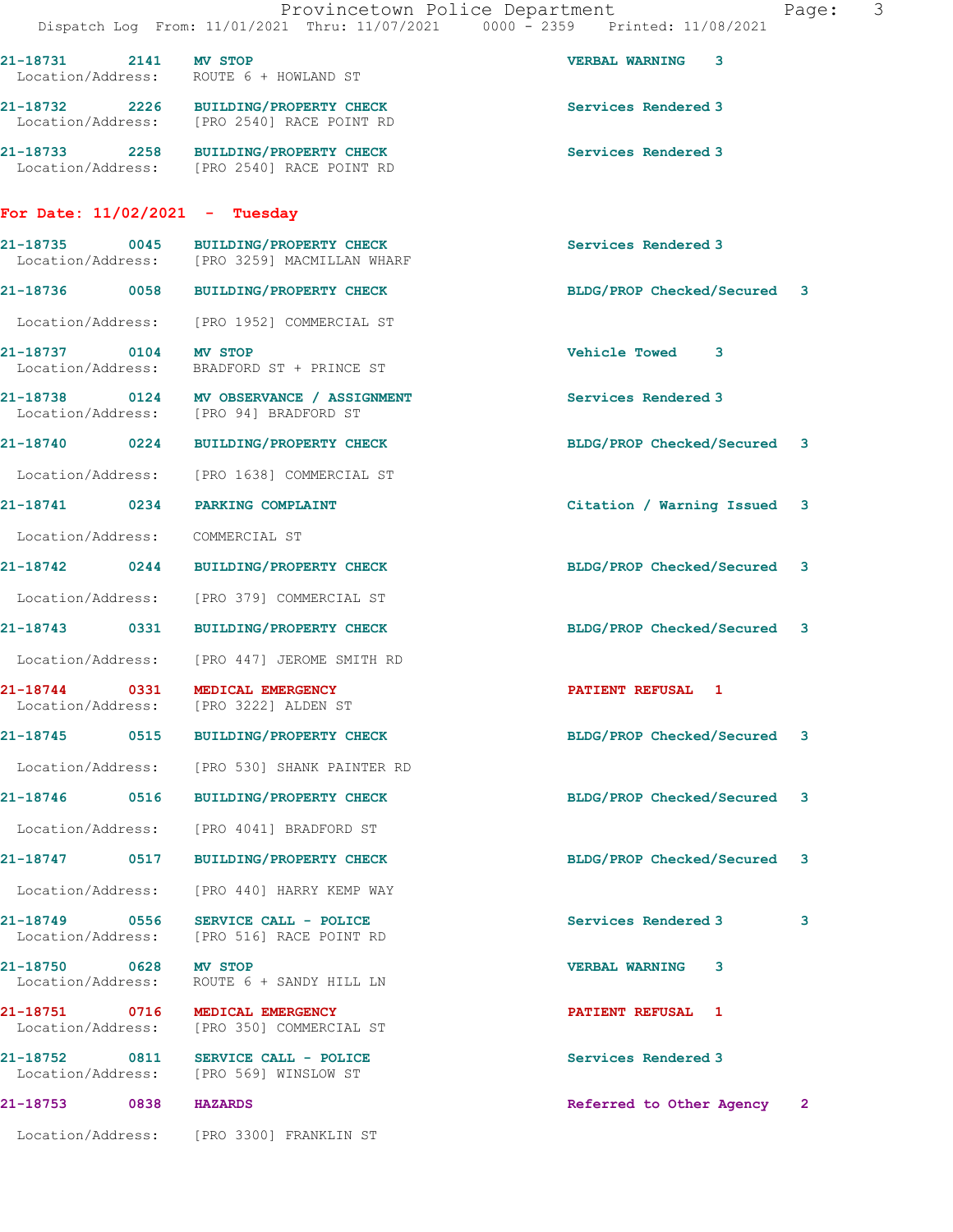|                                            | $21-18754$ 1055 SERVICE CALL - POLICE<br>Location/Address: [PRO 1542] COMMERCIAL ST        | Services Rendered 3               |   |
|--------------------------------------------|--------------------------------------------------------------------------------------------|-----------------------------------|---|
|                                            | 21-18756 1115 911 - GENERAL<br>Location/Address: [PRO 3336] BRADFORD ST                    | Services Rendered 1               |   |
|                                            | 21-18757 1215 MEDICAL EMERGENCY<br>Location/Address: [PRO 3222] ALDEN ST                   | <b>PATIENT REFUSAL 1</b>          |   |
|                                            | 21-18759 1430 ASSIST DEPARTMENT / MUTUAL AID<br>Location/Address: [PRO 2500] COMMERCIAL ST | Services Rendered 3               |   |
| 21-18760 1509 MEDICAL EMERGENCY            | Location/Address: [PRO 804] COMMERCIAL ST                                                  | PATIENT REFUSAL 1                 |   |
|                                            | 21-18761 1511 SERVICE CALL - POLICE<br>Location/Address: [PRO 569] WINSLOW ST              | Services Rendered 3               |   |
|                                            | 21-18763 1556 MV OBSERVANCE / ASSIGNMENT<br>Location/Address: [PRO 3440] ROUTE 6           | Services Rendered 3               |   |
|                                            | 21-18764 1557 BUILDING/PROPERTY CHECK<br>Location/Address: [PRO 2977] COMMERCIAL ST        | Services Rendered 3               |   |
|                                            | 21-18765 1602 BUILDING/PROPERTY CHECK<br>Location/Address: [PRO 175] COMMERCIAL ST         | Services Rendered 3               |   |
| 21-18767 1647 HAZARDS                      | Location/Address: HOWLAND ST + BRADFORD ST                                                 | Services Rendered 2               |   |
| 21-18768 1705 HAZARDS                      | Location/Address: [PRO 2500] COMMERCIAL ST                                                 | Services Rendered 2               |   |
|                                            | 21-18769 1827 BUILDING/PROPERTY CHECK<br>Location/Address: [PRO 106] COMMERCIAL ST         | Services Rendered 3               |   |
|                                            | 21-18770 1832 MV OBSERVANCE / ASSIGNMENT                                                   | No Action Required                | 3 |
|                                            | Location/Address: ROUTE 6 + SNAIL RD                                                       |                                   |   |
|                                            | 21-18771 1832 HARASSMENT / THREATS<br>Location/Address: [PRO 2025] OFF CEMETERY RD         | $\mathbf{2}^{\circ}$<br>SPOKEN TO |   |
| 21-18773 1908 HAZARDS<br>Location/Address: | [PRO 3176] COMMERCIAL ST                                                                   | Services Rendered 2               |   |
| 21-18775                                   | 1959 PARK, WALK & TALK                                                                     | No Action Required                | 3 |
|                                            | Location/Address: [PRO 3296] SHANK PAINTER RD                                              |                                   |   |
| 21-18776<br>2219                           | <b>FOLLOW UP</b>                                                                           | No Action Required                | 2 |
|                                            | Location/Address: [PRO 542] SHANK PAINTER RD                                               |                                   |   |
|                                            | 21-18777 2219 BUILDING/PROPERTY CHECK                                                      | BLDG/PROP Checked/Secured 3       |   |
|                                            | Location/Address: [PRO 447] JEROME SMITH RD                                                |                                   |   |
|                                            | 21-18778 2228 MV OBSERVANCE / ASSIGNMENT<br>Location/Address: ROUTE 6 + SNAIL RD           | Services Rendered 3               |   |
| 21-18779                                   | 2344 BUILDING/PROPERTY CHECK                                                               | BLDG/PROP Checked/Secured 3       |   |
|                                            | Location/Address: [PRO 3259] MACMILLAN WHARF                                               |                                   |   |
|                                            | 21-18781 2354 MV OBSERVANCE / ASSIGNMENT                                                   | Citation / Warning Issued 3       |   |
|                                            | Location/Address: BRADFORD ST + HOWLAND ST                                                 |                                   |   |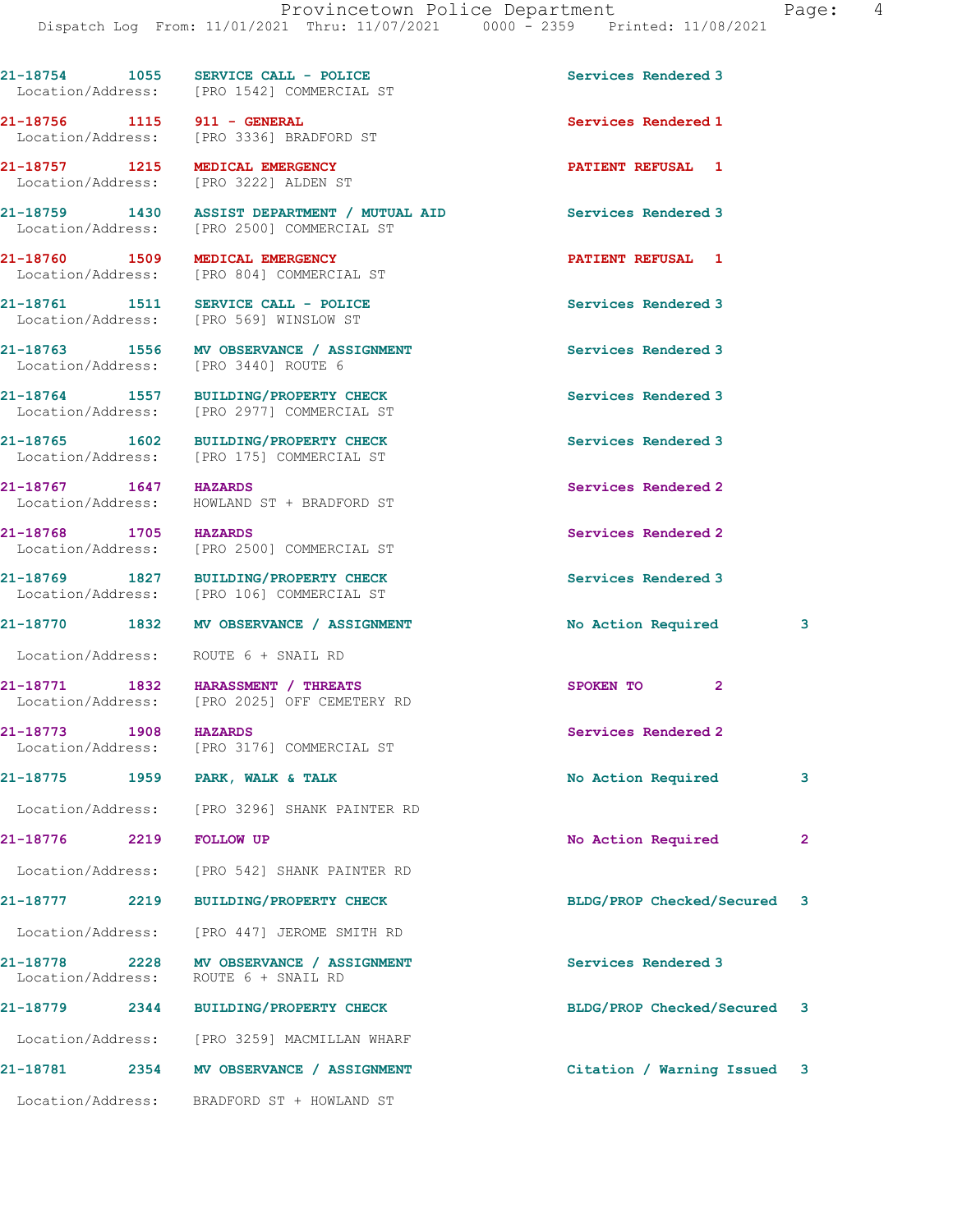## For Date: 11/03/2021 - Wednesday

21-18782 0005 MV STOP VERBAL WARNING 3 Location/Address: BRADFORD ST + JOHNSON ST

21-18783 0009 BUILDING/PROPERTY CHECK BLDG/PROP Checked/Secured 3

Location/Address: [PRO 105] COMMERCIAL ST

Location/Address: ROUTE 6 + HOWLAND ST

Location/Address: [PRO 94] BRADFORD ST

21-18803 1016 PARKING COMPLAINT SPOKEN TO 3

21-18804 1046 PARKING COMPLAINT COME ON ARRIVAL 3

21-18784 0043 MV OBSERVANCE / ASSIGNMENT Services Rendered 3 Location/Address: BRADFORD ST + JOHNSON ST 21-18785 0049 MV OBSERVANCE / ASSIGNMENT Services Rendered 3

21-18786 0111 BUILDING/PROPERTY CHECK Services Rendered 3

21-18787 0137 BUILDING/PROPERTY CHECK Services Rendered 3 Location/Address: [PRO 3430] COMMERCIAL ST

Location/Address: [PRO 3296] SHANK PAINTER RD

Location/Address: [PRO 530] SHANK PAINTER RD

21-18790 0232 MV OBSERVANCE / ASSIGNMENT Services Rendered 3 Location/Address: HIGH POLE HILL + BRADFORD ST

21-18791 0237 MV OBSERVANCE / ASSIGNMENT Services Rendered 3 Location/Address: ROUTE 6 + SNAIL RD

21-18792 0506 MV OBSERVANCE / ASSIGNMENT Services Rendered 3 Location/Address: ROUTE 6 + HOWLAND ST

21-18794 0509 MV OBSERVANCE / ASSIGNMENT Services Rendered 3 Location/Address: [PRO 3287] ROUTE 6

21-18795 0604 MV OBSERVANCE / ASSIGNMENT Services Rendered 3 Location/Address: [PRO 3359] HARRY KEMP WAY

21-18796 0620 MV STOP VERBAL WARNING 3 Location/Address: ROUTE 6 + SANDY HILL LN

21-18798 0625 FLIGHT COVERAGE Services Rendered 3 Location/Address: [PRO 516] RACE POINT RD

21-18799 0628 ALARM - FIRE Services Rendered 1 [PRO 385] COMMERCIAL ST

21-18800 0703 LOST PROPERTY **Services Rendered 3** Location/Address: [PRO 542] SHANK PAINTER RD

21-18801 0814 SERVICE CALL - POLICE 21 Services Rendered 3<br>
Location/Address: [PRO 488] MAYFLOWER ST [PRO 488] MAYFLOWER ST

Location/Address: [PRO 1590] PEARL ST

Location/Address: [PRO 2110] TREMONT ST

Location/Address: [PRO 3504] COMMERCIAL ST

21-18808 1146 GENERAL INFO Services Rendered 3 Location/Address: [PRO 377] COMMERCIAL ST

21-18788 0147 BUILDING/PROPERTY CHECK BLDG/PROP Checked/Secured 3

21-18789 0154 BUILDING/PROPERTY CHECK BLDG/PROP Checked/Secured 3

21-18805 1050 MEDICAL EMERGENCY 1000 1000 Transported to Hospital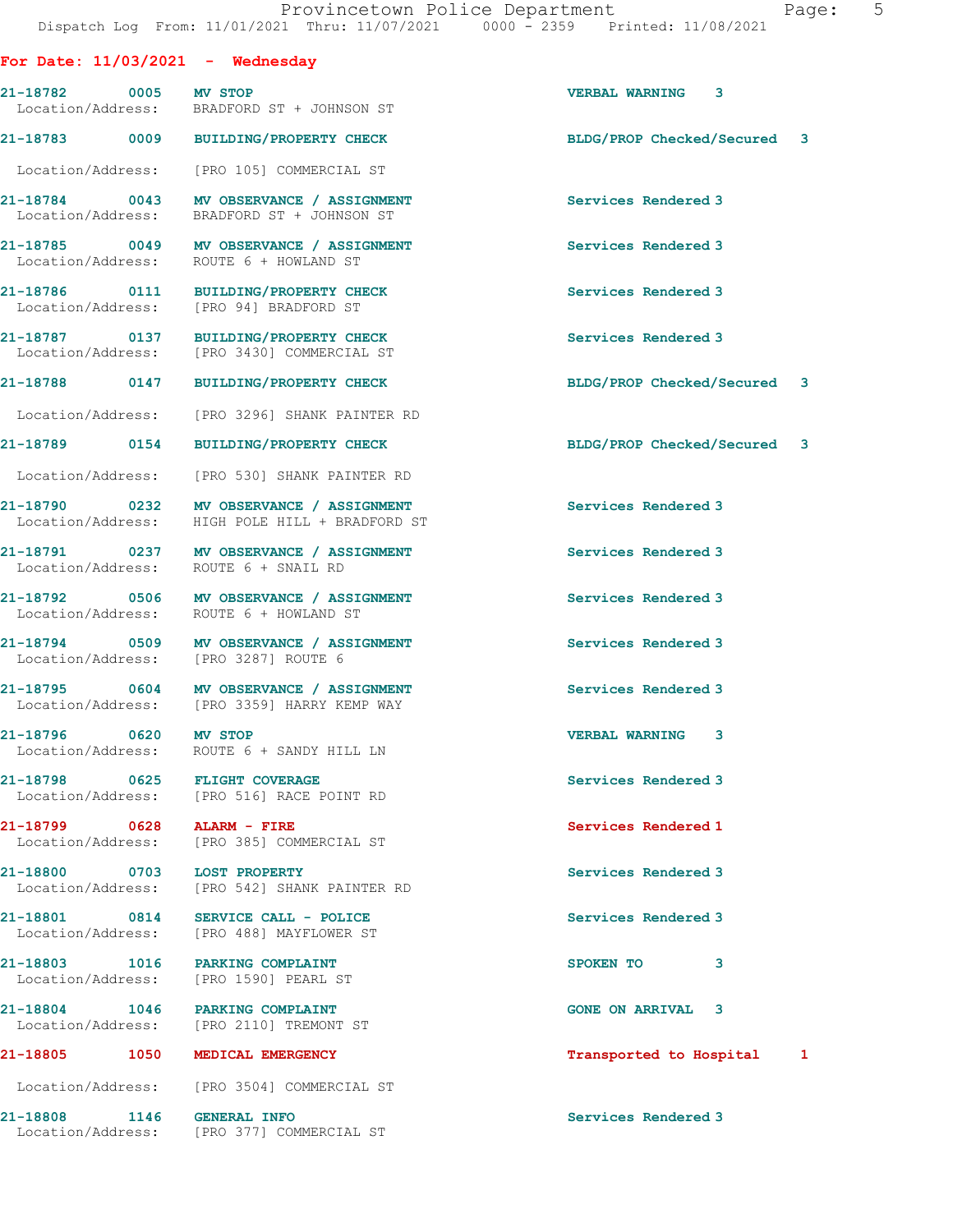|                                                         | 21-18807 1158 TRAFFIC CONTROL<br>Location/Address: ROUTE 6 + SANDY HILL LN             | Services Rendered 3         |  |
|---------------------------------------------------------|----------------------------------------------------------------------------------------|-----------------------------|--|
| 21-18809 1201 MV COMPLAINT<br>Location/Address: ROUTE 6 |                                                                                        | Services Rendered 2         |  |
| 21-18810 1218 ALARM - GENERAL                           | Location/Address: [PRO 2235] BRADFORD ST EXT                                           | SPOKEN TO 1                 |  |
| 21-18811 1423 ALARM - GENERAL                           |                                                                                        | No Action Required 1        |  |
|                                                         | Location/Address: [PRO 1221] PROVINCELANDS RD                                          |                             |  |
|                                                         | 21-18812 1450 SERVICE CALL - POLICE<br>Location/Address: [PRO 488] MAYFLOWER ST        | Services Rendered 3         |  |
|                                                         | 21-18813 1543 BUILDING/PROPERTY CHECK<br>Location/Address: [PRO 3259] MACMILLAN WHARF  | Services Rendered 3         |  |
|                                                         | 21-18815 1552 BUILDING/PROPERTY CHECK                                                  | BLDG/PROP Checked/Secured 3 |  |
|                                                         | Location/Address: [PRO 3430] COMMERCIAL ST                                             |                             |  |
|                                                         | 21-18816 1626 MV OBSERVANCE / ASSIGNMENT<br>Location/Address: [PRO 3440] ROUTE 6       | Services Rendered 3         |  |
|                                                         | 21-18817 1629 MV OBSERVANCE / ASSIGNMENT<br>Location/Address: ROUTE 6 + SNAIL RD       | Services Rendered 3         |  |
|                                                         | 21-18818 1639 BUILDING/PROPERTY CHECK                                                  | BLDG/PROP Checked/Secured 3 |  |
|                                                         | Location/Address: [PRO 2490] PROVINCELANDS RD                                          |                             |  |
| Location/Address: BERRY LN                              | 21-18820 1737 MV OBSERVANCE / ASSIGNMENT                                               | Services Rendered 3         |  |
| 21-18821 1830 MV STOP                                   | Location/Address: SNAIL RD + ROUTE 6                                                   | <b>VERBAL WARNING</b><br>3  |  |
| 21-18822 1836 MV STOP                                   | Location/Address: ROUTE 6 + CONWELL ST                                                 | <b>VERBAL WARNING</b><br>3  |  |
| Refer To Arrest: 21-200-AR                              | 21-18823 1843 DISTURBANCE - FIGHT / ARGUMENT<br>Location/Address: [PRO 37] BRADFORD ST | Arrest(s) Made 1            |  |
| 21-18824 2038<br>Location/Address:                      | <b>BUILDING/PROPERTY CHECK</b><br>[PRO 440] HARRY KEMP WAY                             | Services Rendered 3         |  |
| 21-18825 2043<br>Location/Address:                      | MEDICAL EMERGENCY<br>[PRO 1734] HOLWAY AVE                                             | PATIENT REFUSAL 1           |  |
| 21-18826 2150<br>Location/Address:                      | <b>BUILDING/PROPERTY CHECK</b><br>[PRO 530] SHANK PAINTER RD                           | Services Rendered 3         |  |
| 21-18828 2231                                           | <b>BUILDING/PROPERTY CHECK</b>                                                         | BLDG/PROP Checked/Secured 3 |  |
| Location/Address:                                       | [PRO 175] COMMERCIAL ST                                                                |                             |  |
| 21-18829 2245                                           | <b>BUILDING/PROPERTY CHECK</b>                                                         | BLDG/PROP Checked/Secured 3 |  |
|                                                         | Location/Address: [PRO 186] COMMERCIAL ST                                              |                             |  |
|                                                         | 21-18830 2256 BUILDING/PROPERTY CHECK                                                  | BLDG/PROP Checked/Secured 3 |  |
|                                                         | Location/Address: [PRO 519] RACE POINT RD                                              |                             |  |

For Date:  $11/04/2021$  - Thursday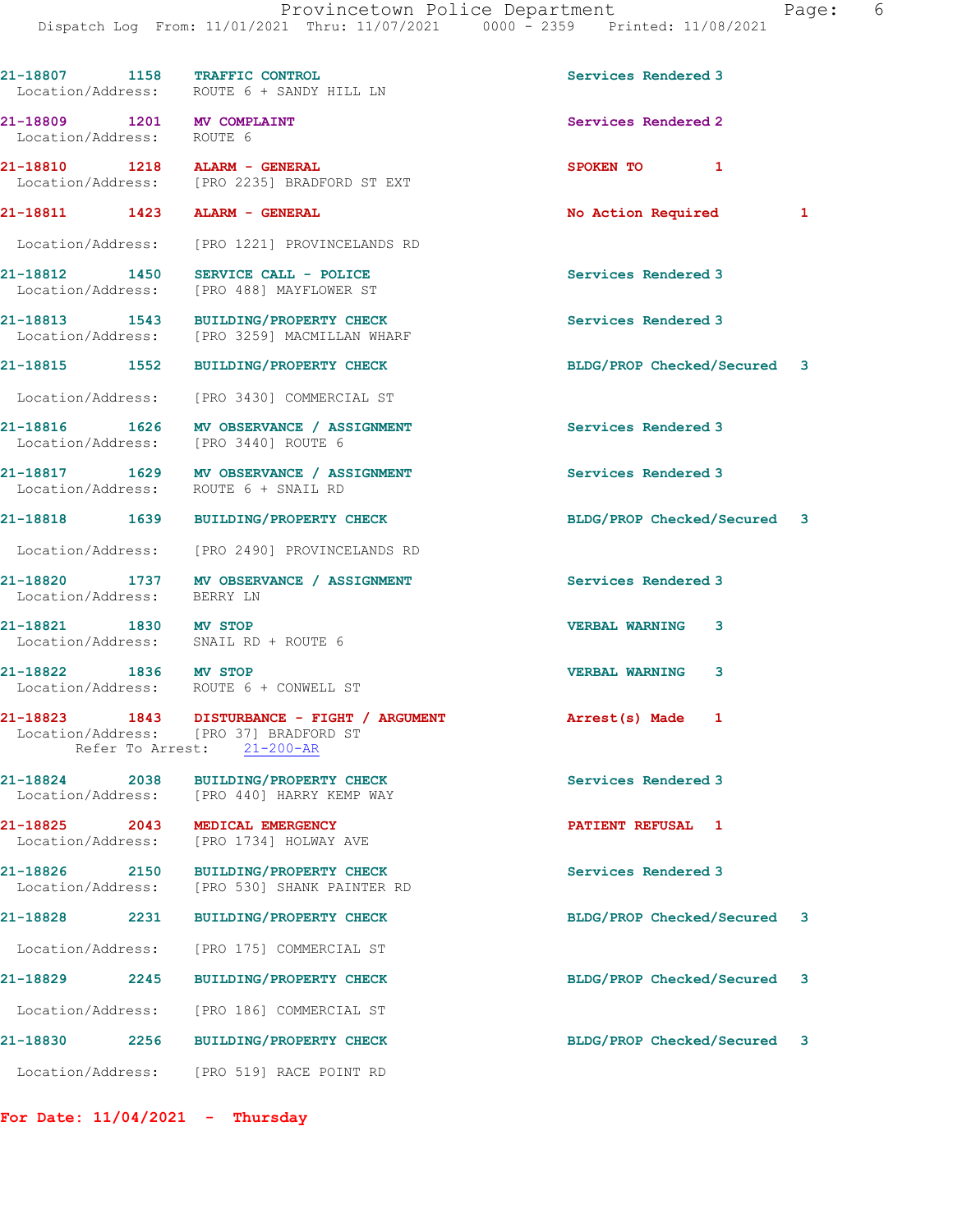|                                            |                   | Provincetown Police Department                                                       |                             | 7<br>Page:     |
|--------------------------------------------|-------------------|--------------------------------------------------------------------------------------|-----------------------------|----------------|
|                                            |                   | Dispatch Log From: 11/01/2021 Thru: 11/07/2021 0000 - 2359 Printed: 11/08/2021       |                             |                |
| 21-18832                                   |                   | 0013 BUILDING/PROPERTY CHECK                                                         | BLDG/PROP Checked/Secured 3 |                |
| Location/Address:                          |                   | [PRO 3259] MACMILLAN WHARF                                                           |                             |                |
| Location/Address:                          |                   | 21-18833 0031 MV OBSERVANCE / ASSIGNMENT<br>BRADFORD ST + HOWLAND ST                 | Services Rendered 3         |                |
|                                            |                   | 21-18834 0045 MV OBSERVANCE / ASSIGNMENT<br>Location/Address: [PRO 4136] BRADFORD ST | Services Rendered 3         |                |
| 21-18836 0153<br>Location/Address:         |                   | MEDICAL EMERGENCY<br>[PRO 3222] ALDEN ST                                             | <b>PATIENT REFUSAL 1</b>    |                |
|                                            |                   | 21-18837 0155 BUILDING/PROPERTY CHECK<br>Location/Address: [PRO 3163] WINTHROP ST    | Services Rendered 3         |                |
| 21-18838 0208<br>Location/Address:         |                   | MV OBSERVANCE / ASSIGNMENT<br>BRADFORD ST + RYDER ST                                 | Services Rendered 3         |                |
|                                            |                   | 21-18839 0254 BUILDING/PROPERTY CHECK                                                | BLDG/PROP Checked/Secured 3 |                |
| Location/Address:                          |                   | [PRO 545] SHANK PAINTER RD                                                           |                             |                |
| 21-18840 0255                              |                   | <b>BUILDING/PROPERTY CHECK</b>                                                       | BLDG/PROP Checked/Secured 3 |                |
| Location/Address:                          |                   | [PRO 530] SHANK PAINTER RD                                                           |                             |                |
| 21-18841 0518                              |                   | <b>BUILDING/PROPERTY CHECK</b>                                                       | BLDG/PROP Checked/Secured 3 |                |
| Location/Address:                          |                   | [PRO 4041] BRADFORD ST                                                               |                             |                |
| 21-18842 0521<br>Location/Address:         |                   | BUILDING/PROPERTY CHECK<br>[PRO 2540] RACE POINT RD                                  | Services Rendered 3         |                |
| 21-18843 0533<br>Location/Address:         |                   | PARK, WALK & TALK<br>[PRO 539] SHANK PAINTER RD                                      | Services Rendered 3         |                |
| 21-18844 0555<br>Location/Address: ROUTE 6 |                   | MV OBSERVANCE / ASSIGNMENT                                                           | Services Rendered 3         |                |
| 21-18845<br>Location/Address:              | 0629              | <b>FLIGHT COVERAGE</b><br>[PRO 516] RACE POINT RD                                    | Services Rendered 3         | $\overline{2}$ |
| 21-18848<br>Location/Address:              | $\overline{0754}$ | 911 - GENERAL<br>[PRO 542] SHANK PAINTER RD                                          | Services Rendered 1         |                |
| 21-18846 0812<br>Location/Address:         |                   | SERVICE CALL - POLICE<br>[PRO 488] MAYFLOWER ST                                      | Services Rendered 3         |                |

21-18847 0815 SERVICE CALL - POLICE Services Rendered 3 Location/Address: [PRO 569] WINSLOW ST

21-18851 0938 PARKING COMPLAINT Services Rendered 3

21-18849 0829 ALARM - GENERAL Services Rendered 1 Location/Address: [PRO 799] COMMERCIAL ST

Location/Address: [PRO 506] PEARL ST

Location/Address: [PRO 2898] JEROME SMITH RD

Location/Address: [PRO 2898] JEROME SMITH RD

21-18855 0958 ASSIST CITIZEN Services Rendered 3 Location/Address: [PRO 186] COMMERCIAL ST

21-18857 1002 ANIMAL CALL Services Rendered 2 Location/Address: [PRO 1169] WINTHROP ST

21-18853 0955 BUILDING/PROPERTY CHECK BLDG/PROP Checked/Secured 3

21-18854 0957 BUILDING/PROPERTY CHECK BLDG/PROP Checked/Secured 3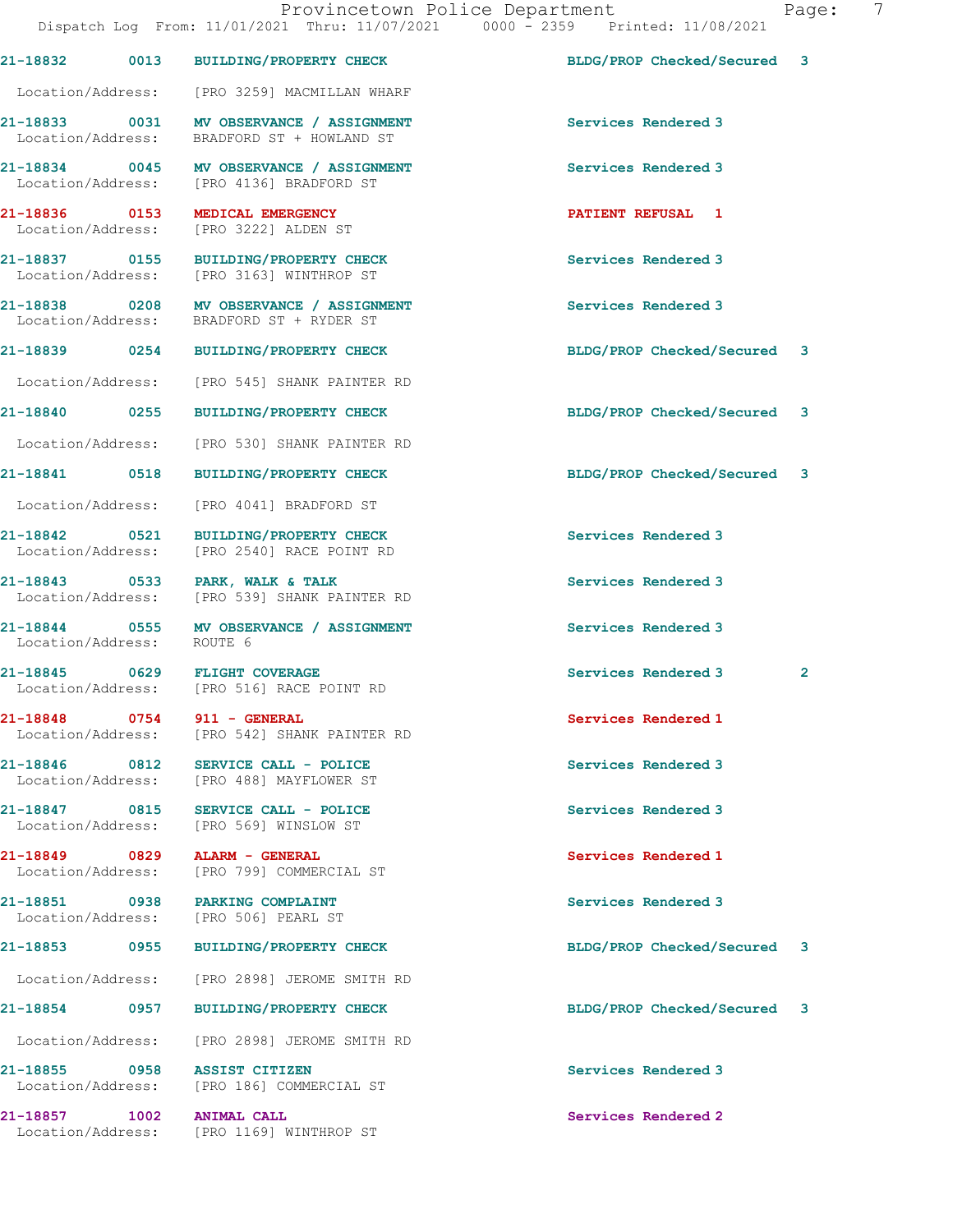|                               |      | 21-18856 1028 ALARM - GENERAL<br>Location/Address: [PRO 842] COMMERCIAL ST           | <b>False Alarm</b>          | $\mathbf{1}$ |              |
|-------------------------------|------|--------------------------------------------------------------------------------------|-----------------------------|--------------|--------------|
|                               |      | 21-18859 1114 PARKING COMPLAINT<br>Location/Address: [PRO 692] AUNT SUKEYS WAY       | <b>VERBAL WARNING</b>       | 3            |              |
|                               |      | 21-18860 1114 SERVICE CALL - POLICE<br>Location/Address: [PRO 519] RACE POINT RD     | Services Rendered 3         |              |              |
|                               |      | 21-18861 1140 MV OBSERVANCE / ASSIGNMENT<br>Location/Address: [PRO 2489] BRADFORD ST | Services Rendered 3         |              |              |
| 21-18862 1145 ANIMAL CALL     |      | Location/Address: [PRO 27] BRADFORD ST                                               | Services Rendered 2         |              |              |
|                               |      | 21-18863 1155 LOST PROPERTY<br>Location/Address: [PRO 542] SHANK PAINTER RD          | Services Rendered 3         |              |              |
| 21-18865 1258 911 - GENERAL   |      | Location/Address: [PRO 208] COMMERCIAL ST                                            | Services Rendered 1         |              | 3            |
|                               |      | 21-18866 1310 ALARM - GENERAL<br>Location/Address: [PRO 440] HARRY KEMP WAY          | Services Rendered 1         |              |              |
| 21-18867 1343 FIRE - OTHER    |      | Location/Address: [PRO 537] SHANK PAINTER RD                                         | Extinguished 1              |              |              |
|                               |      | 21-18868 1450 SERVICE CALL - POLICE<br>Location/Address: [PRO 569] WINSLOW ST        | Services Rendered 3         |              |              |
|                               |      | 21-18869 1451 MEDICAL EMERGENCY                                                      | Transported to Hospital 1   |              |              |
|                               |      | Location/Address: [PRO 1976] COMMERCIAL ST                                           |                             |              |              |
| 21-18871 1521 MV DISABLED     |      | Location/Address: [PRO 3440] ROUTE 6                                                 | Services Rendered 2         |              |              |
|                               |      | 21-18872 1524 PARKING COMPLAINT<br>Location/Address: [PRO 105] COMMERCIAL ST         | Services Rendered 3         |              |              |
| 21-18874 1544 FOLLOW UP       |      | Location/Address: [PRO 2489] BRADFORD ST<br>Refer To Accident: 21-90-AC              | Services Rendered 2         |              |              |
| Location/Address:             |      | 21-18875 1629 MV OBSERVANCE / ASSIGNMENT<br>SANDY HILL LN + ROUTE 6                  | Services Rendered 3         |              |              |
| 21-18876<br>Location/Address: | 1632 | <b>LOST PROPERTY</b><br>[PRO 105] COMMERCIAL ST                                      | Services Rendered 3         |              |              |
| 21-18877                      | 1725 | ASSIST DEPARTMENT / MUTUAL AID                                                       | No Action Required          |              | 3            |
| Location/Address:             |      | ROUTE 6 + SNAIL RD                                                                   |                             |              |              |
| 21-18878                      | 1734 | <b>BUILDING/PROPERTY CHECK</b>                                                       | BLDG/PROP Checked/Secured   |              | $\mathbf{3}$ |
| Location/Address:             |      | [PRO 2490] PROVINCELANDS RD                                                          |                             |              |              |
| 21-18879                      | 1748 | <b>BUILDING/PROPERTY CHECK</b>                                                       | BLDG/PROP Checked/Secured   |              | 3            |
| Location/Address:             |      | [PRO 2540] RACE POINT RD                                                             |                             |              |              |
| 21-18881                      | 2040 | <b>BUILDING/PROPERTY CHECK</b>                                                       | BLDG/PROP Checked/Secured   |              | 3            |
| Location/Address:             |      | [PRO 530] SHANK PAINTER RD                                                           |                             |              |              |
| 21-18882                      | 2046 | <b>BUILDING/PROPERTY CHECK</b>                                                       | BLDG/PROP Checked/Secured 3 |              |              |
| Location/Address:             |      | [PRO 182] COMMERCIAL ST                                                              |                             |              |              |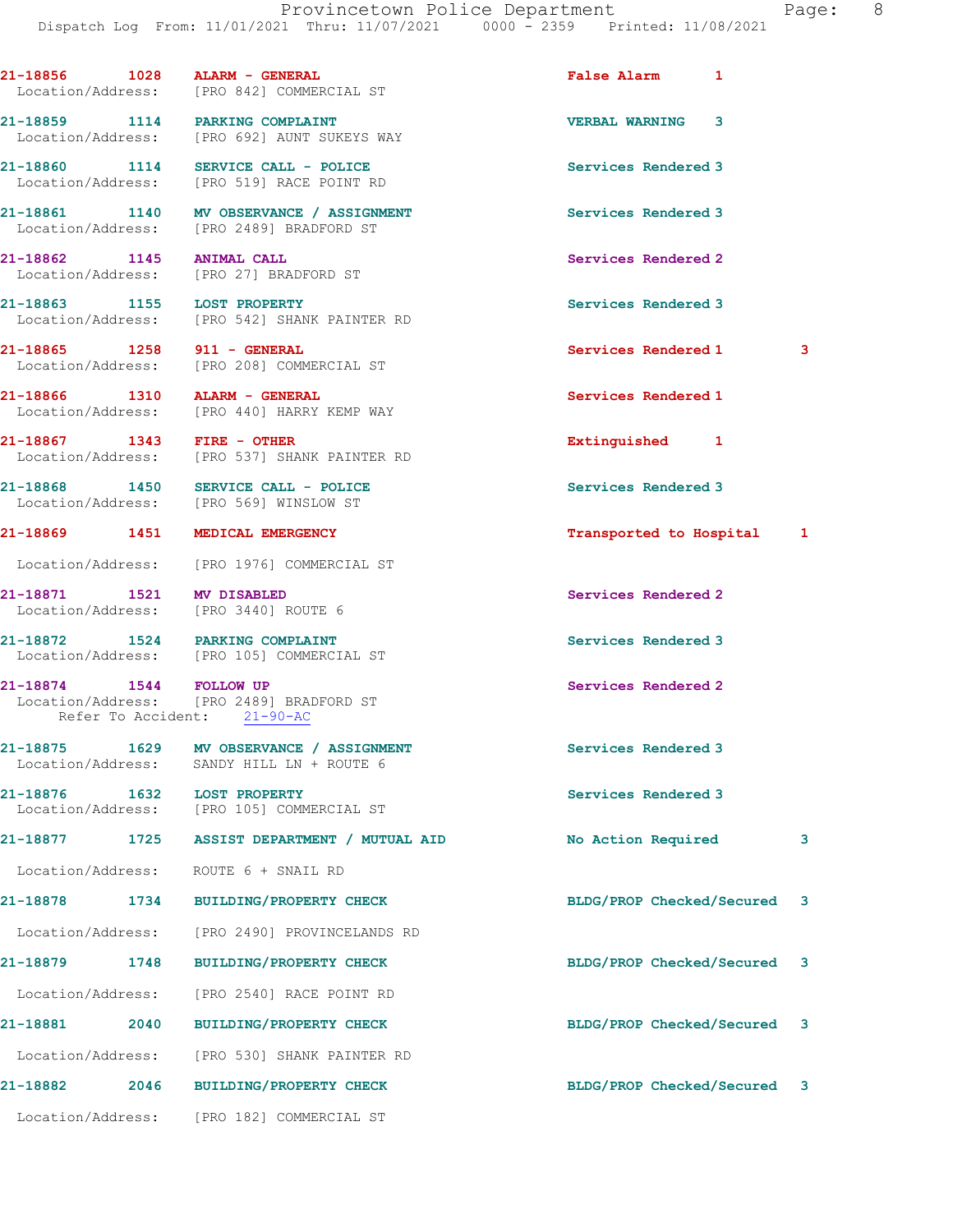|                                                                          | Provincetown Police Department<br>Dispatch Log From: 11/01/2021 Thru: 11/07/2021 0000 - 2359 Printed: 11/08/2021 |                             | Page: | $\overline{9}$ |
|--------------------------------------------------------------------------|------------------------------------------------------------------------------------------------------------------|-----------------------------|-------|----------------|
|                                                                          | 21-18883 2052 BUILDING/PROPERTY CHECK<br>Location/Address: [PRO 2540] RACE POINT RD                              | Services Rendered 3         |       |                |
|                                                                          | 21-18884 2101 BUILDING/PROPERTY CHECK<br>Location/Address: [PRO 516] RACE POINT RD                               | Services Rendered 3         |       |                |
|                                                                          | 21-18886 2203 MV OBSERVANCE / ASSIGNMENT<br>Location/Address: BRADFORD ST + HOWLAND ST                           | Services Rendered 3         |       |                |
|                                                                          | 21-18887 2203 MV OBSERVANCE / ASSIGNMENT<br>Location/Address: BRADFORD ST + RYDER ST                             | Services Rendered 3         |       |                |
| 21-18888 2206 MV STOP                                                    |                                                                                                                  | Citation / Warning Issued 3 |       |                |
|                                                                          | Location/Address: BRADFORD ST + CONWELL ST                                                                       |                             |       |                |
| 21-18889 2238 MEDICAL EMERGENCY<br>Location/Address: [PRO 3222] ALDEN ST |                                                                                                                  | <b>PATIENT REFUSAL 1</b>    |       |                |
|                                                                          | 21-18890 2254 BUILDING/PROPERTY CHECK                                                                            | BLDG/PROP Checked/Secured 3 |       |                |
|                                                                          | Location/Address: [PRO 519] RACE POINT RD                                                                        |                             |       |                |
| 21-18891 2353 MV STOP                                                    | Location/Address: [PRO 539] SHANK PAINTER RD                                                                     | <b>VERBAL WARNING 3</b>     |       |                |
| For Date: $11/05/2021$ - Friday                                          |                                                                                                                  |                             |       |                |
|                                                                          | 21-18892 0003 MV OBSERVANCE / ASSIGNMENT<br>Location/Address: BRADFORD ST + RYDER ST                             | Services Rendered 3         |       |                |
|                                                                          | 21-18894 0026 BUILDING/PROPERTY CHECK                                                                            | BLDG/PROP Checked/Secured 3 |       |                |
|                                                                          | Location/Address: [PRO 3609] COMMERCIAL ST                                                                       |                             |       |                |
| 21-18895 0027 BAR CHECK                                                  | Location/Address: [PRO 399] COMMERCIAL ST                                                                        | Services Rendered 3         |       |                |
|                                                                          | 21-18897 0106 MV OBSERVANCE / ASSIGNMENT<br>Location/Address: BRADFORD ST + HOWLAND ST                           | Services Rendered 3         |       |                |
| 21-18898 0154<br>Location/Address:                                       | MV OBSERVANCE / ASSIGNMENT<br>JEROME SMITH RD + SHANK PAINTER RD                                                 | Services Rendered 3         |       |                |
|                                                                          | 21-18899 0157 BUILDING/PROPERTY CHECK<br>Location/Address: [PRO 2540] RACE POINT RD                              | Services Rendered 3         |       |                |
| Location/Address:                                                        | 21-18900 0216 MV OBSERVANCE / ASSIGNMENT<br>ROUTE 6 + CONWELL ST                                                 | Services Rendered 3         |       |                |
| 21-18901 0238<br>Location/Address:                                       | <b>BUILDING/PROPERTY CHECK</b><br>[PRO 3259] MACMILLAN WHARF                                                     | Services Rendered 3         |       |                |
| 21-18902<br>0313                                                         | <b>BUILDING/PROPERTY CHECK</b>                                                                                   | BLDG/PROP Checked/Secured 3 |       |                |
| Location/Address:                                                        | [PRO 1778] SHANK PAINTER RD                                                                                      |                             |       |                |
| 21-18903 0343<br>Location/Address:                                       | <b>BUILDING/PROPERTY CHECK</b><br>[PRO 2206] PILGRIMS LANDING                                                    | Services Rendered 3         |       |                |
| 21-18904 0420                                                            | <b>BUILDING/PROPERTY CHECK</b>                                                                                   | BLDG/PROP Checked/Secured 3 |       |                |
| Location/Address:                                                        | [PRO 545] SHANK PAINTER RD                                                                                       |                             |       |                |
|                                                                          | 21-18905 0504 MV OBSERVANCE / ASSIGNMENT<br>Location/Address: [PRO 3243] SHANK PAINTER RD                        | Services Rendered 3         |       |                |
| Location/Address:                                                        | 21-18906 0516 MV OBSERVANCE / ASSIGNMENT<br>ROUTE 6 + HOWLAND ST                                                 | Services Rendered 3         |       |                |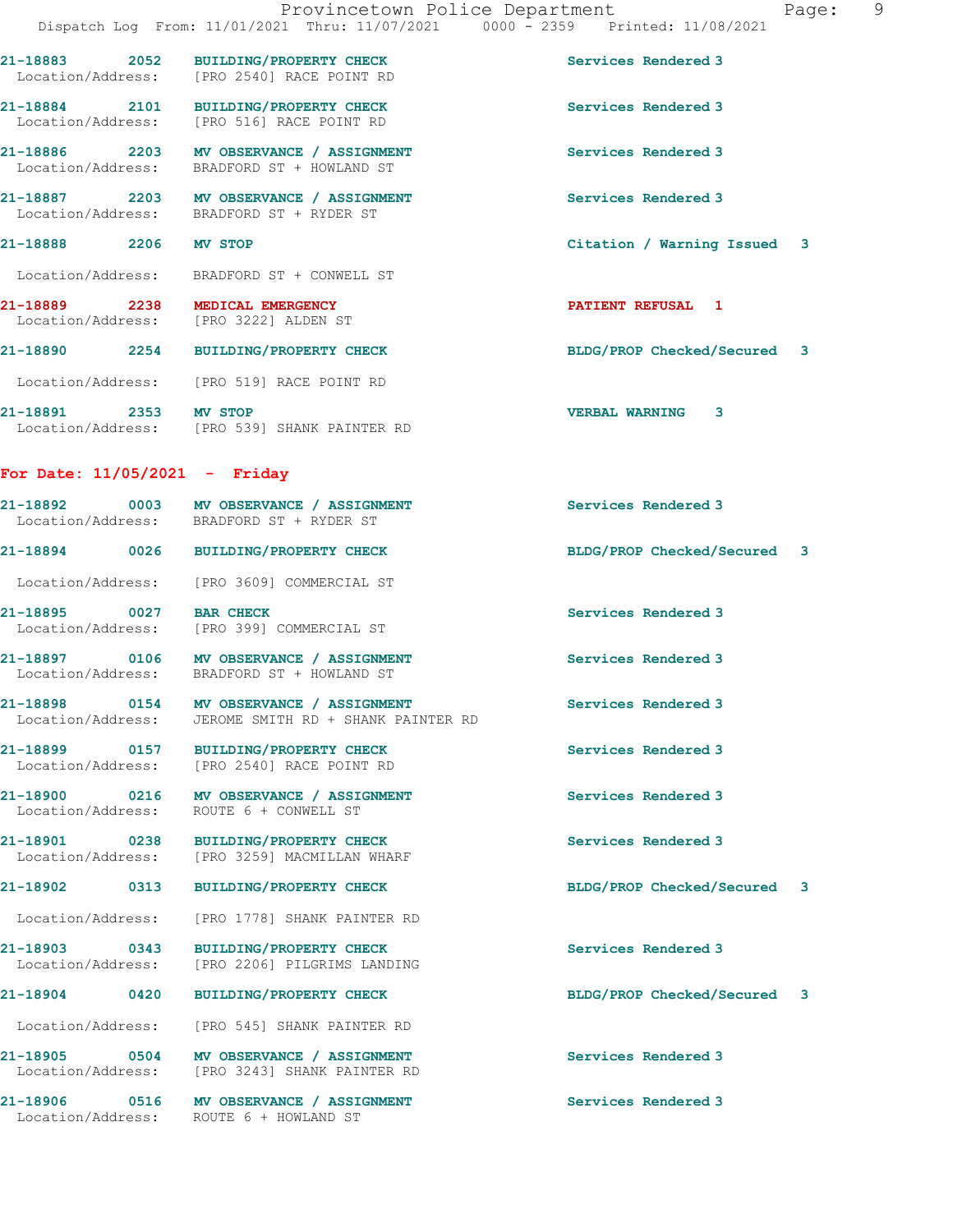|                                                                 | 21-18907 0613 BUILDING/PROPERTY CHECK<br>Location/Address: [PRO 3430] COMMERCIAL ST | Services Rendered 3       |              |
|-----------------------------------------------------------------|-------------------------------------------------------------------------------------|---------------------------|--------------|
|                                                                 | 21-18908 0629 SERVICE CALL - POLICE<br>Location/Address: [PRO 516] RACE POINT RD    | Services Rendered 3       | 1            |
| 21-18909 0755 MEDICAL EMERGENCY                                 |                                                                                     | Transported to Hospital   | 1            |
|                                                                 | Location/Address: [PRO 658] MOZART AVE                                              |                           |              |
| <b>21-18910 0758 MV STOLEN</b>                                  | Location/Address: [PRO 569] WINSLOW ST                                              | Investigated 3            |              |
|                                                                 | 21-18911 0808 SERVICE CALL - POLICE<br>Location/Address: [PRO 488] MAYFLOWER ST     | Services Rendered 3       |              |
| 21-18912 1020 ANIMAL CALL                                       | Location/Address: [PRO 68] PROVINCELANDS RD                                         | Services Rendered 2       | 1            |
| 21-18913 1023 MEDICAL EMERGENCY                                 | Location/Address: [PRO 4025] BRADFORD ST                                            | <b>PATIENT REFUSAL 1</b>  |              |
| 21-18914 1055 MEDICAL EMERGENCY                                 |                                                                                     | Transported to Hospital 1 |              |
|                                                                 | Location/Address: [PRO 350] COMMERCIAL ST                                           |                           |              |
|                                                                 | 21-18916 1116 BUILDING/PROPERTY CHECK<br>Location/Address: [PRO 2494] BRADFORD ST   | Services Rendered 3       |              |
| 21-18917 1136                                                   | <b>SERVE SUMMONS</b><br>Location/Address: [PRO 2129] COMMERCIAL ST                  | Services Rendered 3       |              |
|                                                                 | Location/Address: [PRO 542] SHANK PAINTER RD                                        | Services Rendered 3       |              |
| 21-18919 1205 LANDLORD / TENANT                                 | Location/Address: [PRO 3670] SHANK PAINTER RD                                       | Services Rendered 2       |              |
| 21-18920 1258 MV COMPLAINT                                      | Location/Address: [PRO 4165] SHANK PAINTER RD                                       | Services Rendered 2       |              |
| 21-18922 1434 MEDICAL EMERGENCY                                 |                                                                                     | Transported to Hospital   | $\mathbf{1}$ |
|                                                                 | Location/Address: [PRO 440] HARRY KEMP WAY                                          |                           |              |
| 21-18923 1436 LOST PROPERTY                                     | Location/Address: [PRO 542] SHANK PAINTER RD                                        | Services Rendered 3       |              |
| 21-18925 1551 MISSING PERSON                                    | Location/Address: [PRO 2940] NELSON AVE                                             | Services Rendered 1       |              |
| 21-18928 1635 HAZARDS                                           | Location/Address: [PRO 542] SHANK PAINTER RD                                        | Services Rendered 2       |              |
|                                                                 | 21-18929 1831 BUILDING/PROPERTY CHECK<br>Location/Address: [PRO 2977] COMMERCIAL ST | Services Rendered 3       |              |
| 21-18930 1843 HAZARDS                                           | Location/Address: ROUTE 6 + RACE POINT RD                                           | Removed Hazard 2          |              |
|                                                                 | 21-18931 1909 BUILDING/PROPERTY CHECK<br>Location/Address: [PRO 1646] WINSLOW ST    | Services Rendered 3       |              |
| 21-18932 1910 KEEP THE PEACE<br>Location/Address: COMMERCIAL ST |                                                                                     | Services Rendered 2       |              |
| 21-18934 1958 MV COMPLAINT                                      | Location/Address: BANGS ST + BRADFORD ST                                            | $\mathbf{2}$<br>SPOKEN TO |              |

21-18933 2018 BUILDING/PROPERTY CHECK BLDG/PROP Checked/Secured 3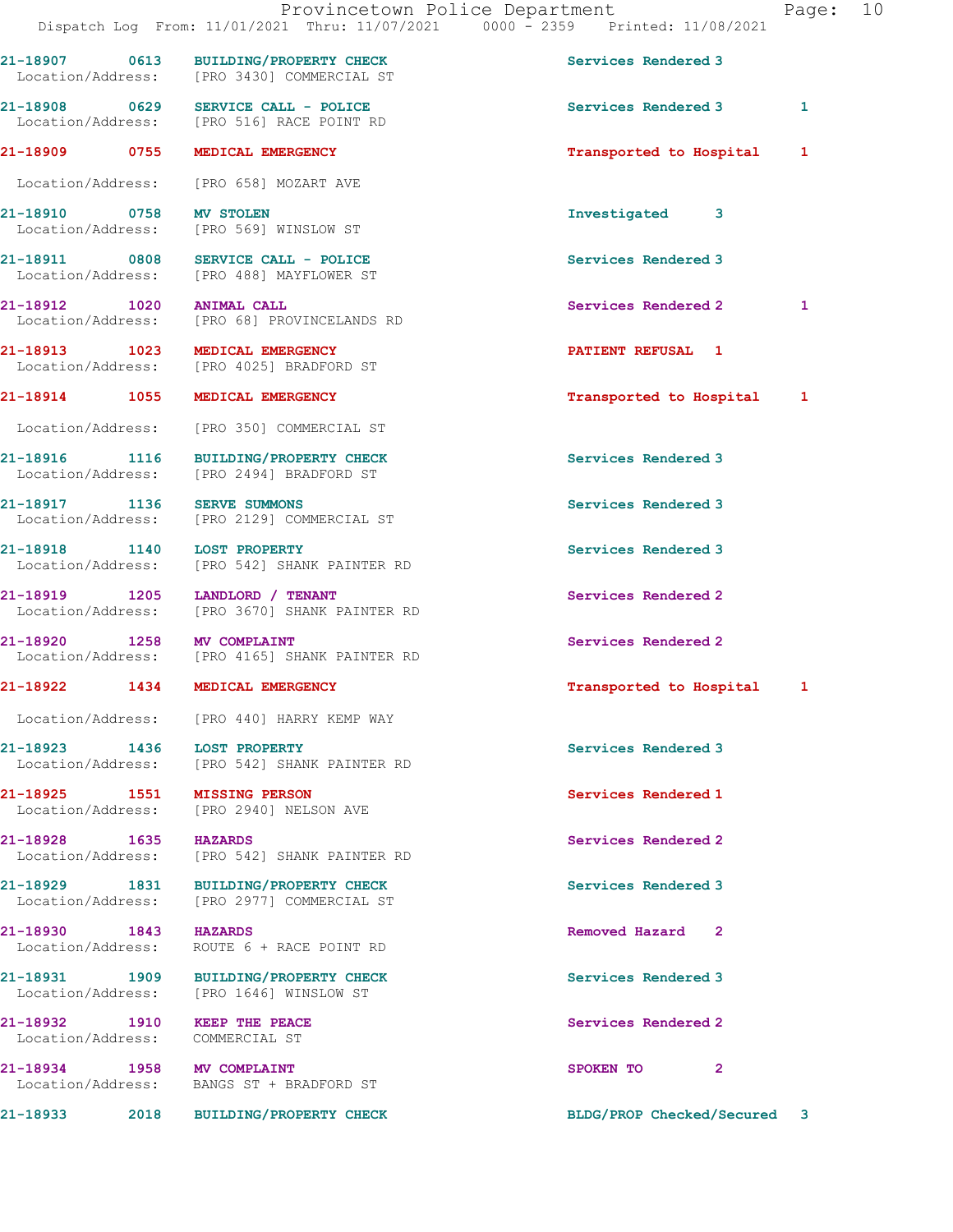|                                    | Dispatch Log From: 11/01/2021 Thru: 11/07/2021 0000 - 2359 Printed: 11/08/2021          | Provincetown Police Department<br>Page: 11 |  |
|------------------------------------|-----------------------------------------------------------------------------------------|--------------------------------------------|--|
|                                    | Location/Address: [PRO 2500] COMMERCIAL ST                                              |                                            |  |
| 21-18935 2022 ALARM - GENERAL      | Location/Address: [PRO 385] COMMERCIAL ST                                               | <b>False Alarm 1</b>                       |  |
|                                    | 21-18937 2237 BUILDING/PROPERTY CHECK<br>Location/Address: [PRO 3259] MACMILLAN WHARF   | Services Rendered 3                        |  |
|                                    | 21-18938 2347 MEDICAL EMERGENCY<br>Location/Address: [PRO 3222] ALDEN ST                | <b>PATIENT REFUSAL 1</b>                   |  |
| For Date: 11/06/2021 - Saturday    |                                                                                         |                                            |  |
| 21-18940 0007 BAR CHECK            | Location/Address: [PRO 3443] COMMERCIAL ST                                              | Services Rendered 3                        |  |
| 21-18941 0014 BAR CHECK            | Location/Address: [PRO 399] COMMERCIAL ST                                               | Services Rendered 3                        |  |
| 21-18942 0042 MV STOP              | Location/Address: [PRO 105] COMMERCIAL ST                                               | <b>VERBAL WARNING 3</b>                    |  |
|                                    | 21-18944 0115 MV OBSERVANCE / ASSIGNMENT<br>Location/Address: BRADFORD ST + HOWLAND ST  | Services Rendered 3                        |  |
|                                    | 21-18945 0141 MV OBSERVANCE / ASSIGNMENT<br>Location/Address: CONWELL ST + ROUTE 6      | Services Rendered 3                        |  |
|                                    | 21-18946 0236 BUILDING/PROPERTY CHECK<br>Location/Address: [PRO 2206] PILGRIMS LANDING  | Services Rendered 3                        |  |
|                                    | 21-18947 0310 BUILDING/PROPERTY CHECK                                                   | BLDG/PROP Checked/Secured 3                |  |
|                                    | Location/Address: [PRO 3259] MACMILLAN WHARF                                            |                                            |  |
|                                    | 21-18948 0514 BUILDING/PROPERTY CHECK                                                   | BLDG/PROP Checked/Secured 3                |  |
|                                    | Location/Address: [PRO 530] SHANK PAINTER RD                                            |                                            |  |
|                                    | 21-18949 0528 BUILDING/PROPERTY CHECK                                                   | BLDG/PROP Checked/Secured 3                |  |
|                                    | Location/Address: [PRO 447] JEROME SMITH RD                                             |                                            |  |
| 21-18950 0548                      | SERVICE CALL - POLICE<br>Location/Address: [PRO 516] RACE POINT RD                      | Services Rendered 3<br>1                   |  |
|                                    | 21-18951 0551 MV OBSERVANCE / ASSIGNMENT<br>Location/Address: ROUTE 6 + HOWLAND ST      | Services Rendered 3                        |  |
|                                    | 21-18952 0557 MV OBSERVANCE / ASSIGNMENT<br>Location/Address: [PRO 447] JEROME SMITH RD | Services Rendered 3                        |  |
| 21-18953 0636                      | BUILDING/PROPERTY CHECK                                                                 | BLDG/PROP Checked/Secured 3                |  |
|                                    | Location/Address: [PRO 2898] JEROME SMITH RD                                            |                                            |  |
| Location/Address:                  | 21-18954 0750 MV OBSERVANCE / ASSIGNMENT<br>COMMERCIAL ST + SNAIL RD                    | Services Rendered 3                        |  |
| 21-18955 0840                      | SUSPICIOUS ACTIVITY<br>Location/Address: [PRO 2521] ROUTE 6                             | Unfounded 2                                |  |
| 21-18956 0912<br>Location/Address: | BUILDING/PROPERTY CHECK<br>[PRO 3259] MACMILLAN WHARF                                   | Services Rendered 3                        |  |
|                                    | 21-18957 1001 BUILDING/PROPERTY CHECK<br>Location/Address: [PRO 517] RACE POINT RD      | Services Rendered 3                        |  |
| 21-18958<br>$\frac{1034}{2000}$    | <b>MV STOP</b>                                                                          | Citation / Warning Issued 3                |  |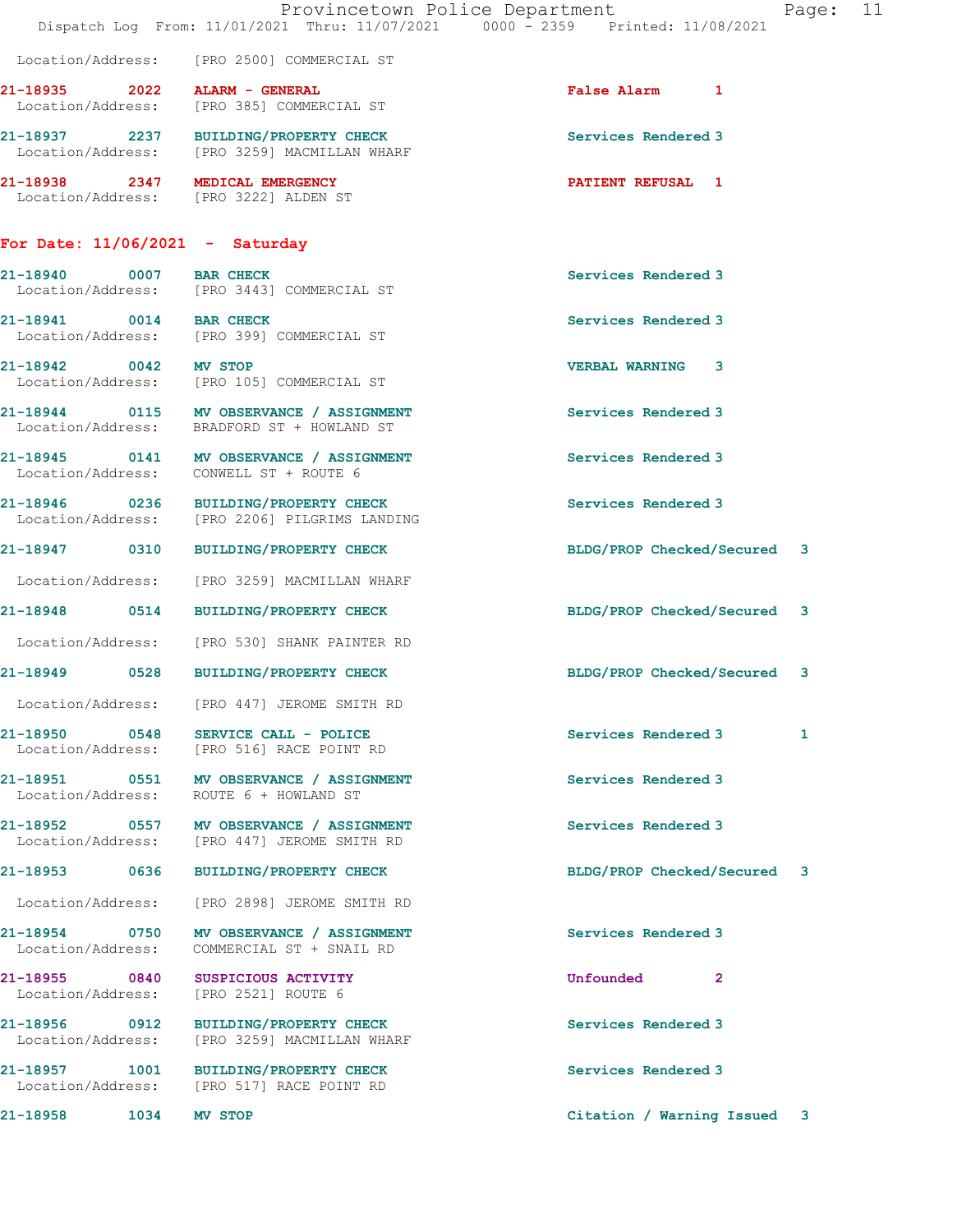Location/Address: [PRO 413] CONWELL ST 21-18959 1127 MV OBSERVANCE / ASSIGNMENT Services Rendered 3 Location/Address: ROUTE 6 + SNAIL RD 21-18964 1440 LOST PROPERTY Services Rendered 3 Location/Address: [PRO 105] COMMERCIAL ST 21-18965 1451 LOST PROPERTY Services Rendered 3 Location/Address: [PRO 542] SHANK PAINTER RD 21-18967 1542 ANIMAL CALL SPOKEN TO 2 Location/Address: [PRO 539] SHANK PAINTER RD 21-18968 1631 MV OBSERVANCE / ASSIGNMENT Services Rendered 3 Location/Address: ROUTE 6 + SNAIL RD 21-18969 1704 MV OBSERVANCE / ASSIGNMENT Services Rendered 3 Location/Address: BRADFORD ST + SHANK PAINTER RD 21-18971 1754 ALARM - FIRE False Alarm 1 1 Location/Address: [PRO 4164] RACE POINT RD 21-18972 1820 MV OBSERVANCE / ASSIGNMENT Services Rendered 3 Location/Address: ROUTE 6 + CONWELL ST 21-18973 1826 MV STOP VERBAL WARNING 3 Location/Address: [PRO 2479] ROUTE 6 + CONWELL ST 21-18974 1843 MV OBSERVANCE / ASSIGNMENT Services Rendered 3 Location/Address: BRADFORD ST 21-18975 1926 MV DISABLED 2008 Services Rendered 2 Location: [PRO 3672] TOWN LINE-I/B 21-18976 1939 BUILDING/PROPERTY CHECK Services Rendered 3 Location/Address: [PRO 3259] MACMILLAN WHARF 21-18977 1955 ASSIST DEPARTMENT / MUTUAL AID Referred to Other Agency 3 Location/Address: [WEL] ATWOOD AVE 21-18978 2006 BUILDING/PROPERTY CHECK Services Rendered 3 Location/Address: [PRO 4041] BRADFORD ST 21-18979 2032 BUILDING/PROPERTY CHECK Services Rendered 3 Location/Address: [PRO 2494] BRADFORD ST 21-18980 2052 MV STOP VERBAL WARNING 3 Location/Address: [PRO 1707] BRADFORD ST 21-18982 2120 MV OBSERVANCE / ASSIGNMENT Services Rendered 3 Location/Address: BRADFORD ST + HOWLAND ST 21-18983 2153 BUILDING/PROPERTY CHECK Services Rendered 3 Location/Address: [PRO 2500] COMMERCIAL ST 21-18984 2213 BUILDING/PROPERTY CHECK BLDG/PROP Checked/Secured 3 Location/Address: [PRO 519] RACE POINT RD 21-18985 2218 BUILDING/PROPERTY CHECK Services Rendered 3 Location/Address: [PRO 569] WINSLOW ST For Date: 11/07/2021 - Sunday

21-18987 0005 BAR CHECK Services Rendered 3 Location/Address: [PRO 399] COMMERCIAL ST 21-18988 0009 BUILDING/PROPERTY CHECK BLDG/PROP Checked/Secured 3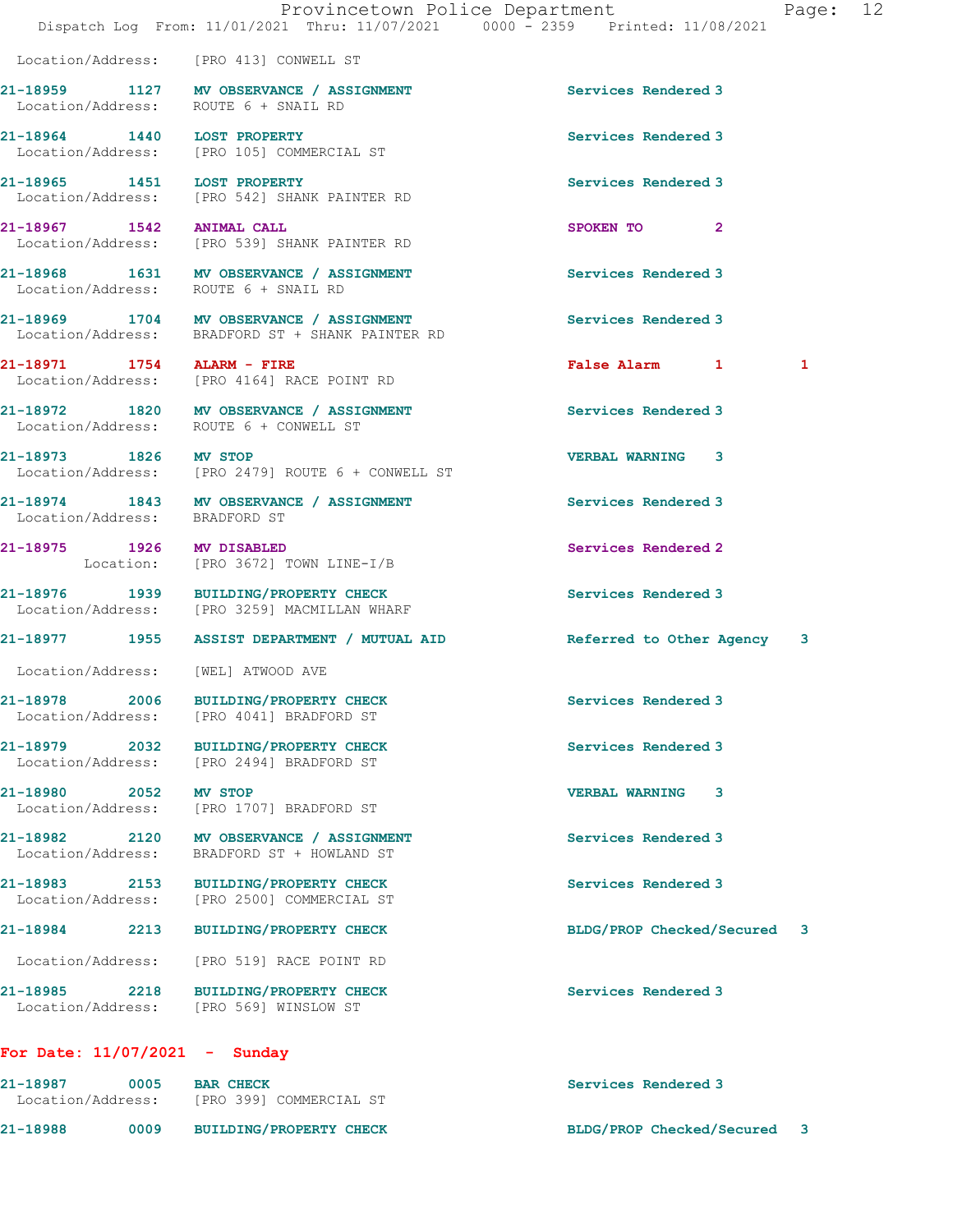Location/Address: [PRO 1952] COMMERCIAL ST

21-18989 0026 DISORDERLY Peace Restored 1 Location/Address: [PRO 484] MASONIC PL

Location/Address: [PRO 521] ROUTE 6

21-18993 0117 MV OBSERVANCE / ASSIGNMENT Services Rendered 3 Location/Address: BRADFORD ST + HOWLAND ST

21-18994 0134 MV OBSERVANCE / ASSIGNMENT Services Rendered 3<br>
Location/Address: SHANK PAINTER RD + ROUTE 6 SHANK PAINTER RD + ROUTE 6

Location/Address: [PRO 2977] COMMERCIAL ST

21-18995 0259 BUILDING/PROPERTY CHECK Services Rendered 3 Location/Address: [PRO 2540] RACE POINT RD

Location/Address: [PRO 1638] COMMERCIAL ST

Location/Address: [PRO 442] HARRY KEMP WAY

21-18998 0612 MV OBSERVANCE / ASSIGNMENT Services Rendered 3

21-18999 0640 MV OBSERVANCE / ASSIGNMENT Services Rendered 3 Location/Address: [PRO 530] SHANK PAINTER RD

Location/Address: [PRO 519] RACE POINT RD

21-19003 0841 ANIMAL CALL Services Rendered 2 Location/Address: [PRO 2920] KIMBERLY LN

21-19004 0857 911 - GENERAL 21-19004 **Services Rendered 1**<br>
Location/Address: [PRO 542] SHANK PAINTER RD Location/Address: [PRO 542] SHANK PAINTER RD

Location/Address: [PRO 516] RACE POINT RD

21-19006 0905 LOST PROPERTY **Services Rendered 3** Location/Address: [PRO 542] SHANK PAINTER RD

21-19009 1226 ESCORT / TRANSPORT Services Rendered 3 Location/Address: [PRO 3430] COMMERCIAL ST

21-19011 1520 ASSIST CITIZEN Services Rendered 3 Location/Address: [PRO 542] SHANK PAINTER RD

21-19014 1610 ALARM - FIRE<br>
Location/Address: [PRO 3297] STANDISH WAY<br>
Services Rendered 1 [PRO 3297] STANDISH WAY

21-19015 1618 HAZARDS Services Rendered 2 Location/Address: [PRO 773] BREWSTER ST

21-19016 1626 MV STOP VERBAL WARNING 3 Location/Address: [PRO 3313] STANDISH ST

21-19017 1640 MV OBSERVANCE / ASSIGNMENT Services Rendered 3 Location/Address: ROUTE 6 + SHANK PAINTER RD

21-19018 1721 MV OBSERVANCE / ASSIGNMENT Services Rendered 3<br>
Location/Address: [PRO 58] BRADFORD ST [PRO 58] BRADFORD ST

21-18992 0144 BUILDING/PROPERTY CHECK BLDG/PROP Checked/Secured 3

21-18996 0420 BUILDING/PROPERTY CHECK BLDG/PROP Checked/Secured 3

21-18997 0458 MEDICAL EMERGENCY PATIENT REFUSAL 1

21-19000 0707 BUILDING/PROPERTY CHECK BLDG/PROP Checked/Secured 3

21-19005 0900 SERVICE CALL - POLICE 20 Services Rendered 3 2

21-19020 1733 BUILDING/PROPERTY CHECK BLDG/PROP Checked/Secured 3